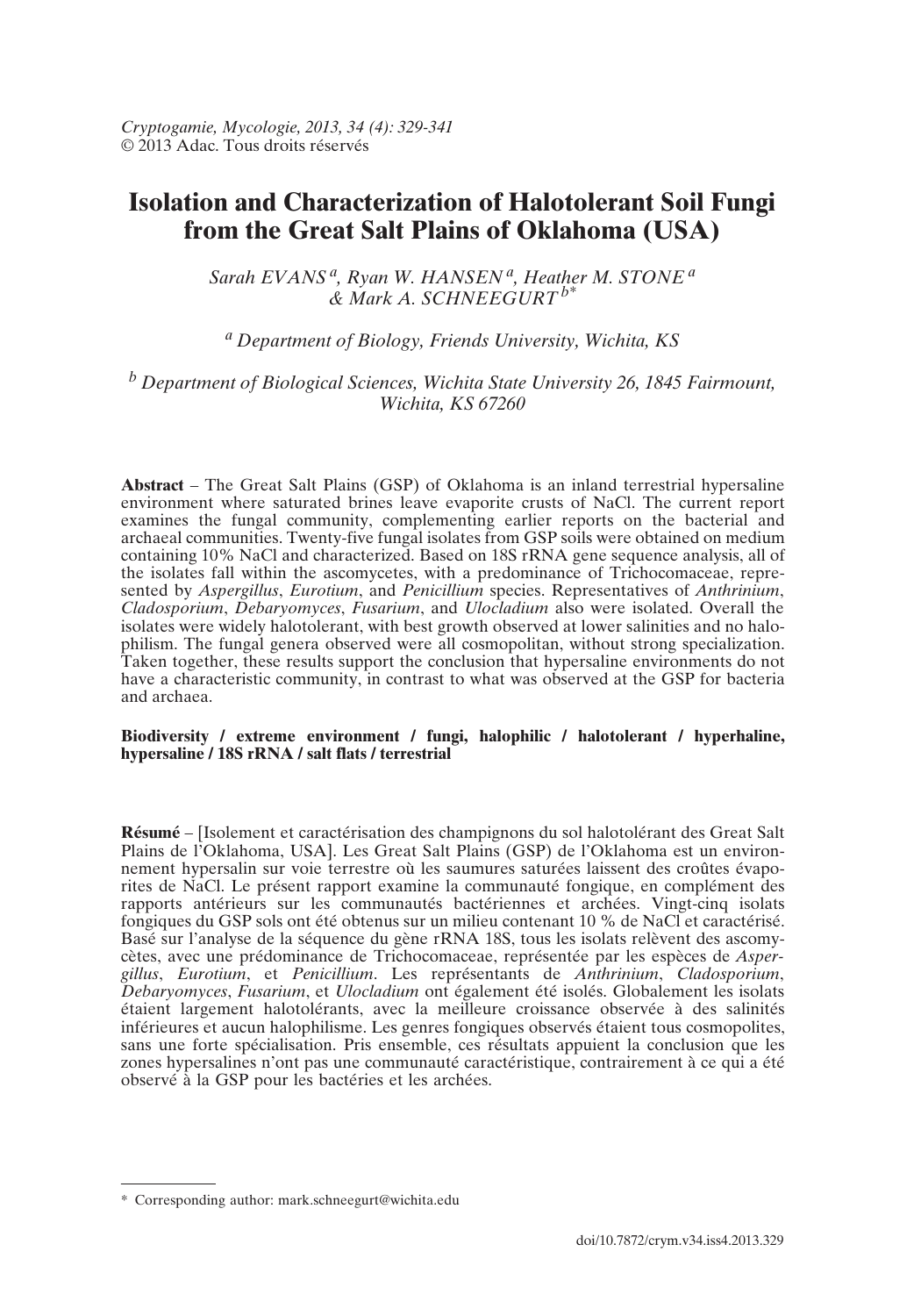# **INTRODUCTION**

Evaporite salt crusts form on soil surfaces at the Great Salt Plains (GSP) of Oklahoma, a 65-km2 tract of barren salt flats fed by capillary flow of saturated brines from subterranean NaCl deposits (Johnson, 1980; Reed, 1982; Major *et al.*, 2005). Our earlier studies of the GSP soil microbial community included the isolation and characterization of  $> 60$  bacteria that clustered into 46 phylotypes based on 16S rRNA sequences (Caton *et al*., 2004; Wilson *et al*., 2004; Litzner *et al.*, 2006). While bacteria were dominant at the GSP, abundant archaea were isolated and characterized (Caton *et al.*, 2009). Culture-independent diversity analysis demonstrated an abundant collection of anaerobes, many of which are from groups associated with sulfur metabolism. However, overall diversity was lower than typically seen for oligohaline soils (Caton *et al.*, 2009; Caton & Schneegurt, 2012). Most microbiological studies of hypersaline environments have been done on aquatic systems (lakes and salterns), often in marine locales. In contrast, the GSP presents a terrestrial environment far inland. We extend our analysis of the GSP microbial community to fungi in the current report.

Studies on fungal diversity in hypersaline systems have predominantly focused on aquatic environments, particularly solar salterns where ocean water is concentrated during salt mining operations (Anastasiou, 1961; Gunde-Cimmerman *et al.*, 1997, 2000; Buchalo *et al.*, 1998; Kis-Papo *et al.*, 2001, 2003; Butinar *et al.*, 2005b,c, 2011; Cantrell *et al.*, 2006; Mbata, 2008; Nayak *et al.*, 2012). Fungal diversity studies in terrestrial environments have been limited to arid desert soils in the Middle East (Borut, 1960; Ranzoni, 1968; Moubasher *et al.*, 1985, 1990; Abdel-hafez, 1989a,b; Guiraud *et al.*, 1995; Steiman *et al.*, 1995; Mahdy *et al.*, 1996; Mulder & El-Hendawy, 1999; Grishkan *et al.*, 2003; Mandeel, 2006; Al-Musallam *et al.*, 2011), with a few exceptions (Khodair *et al.*, 1991; Hujslová *et al.*, 2010). In general, hypersaline desert soils tend to have a low abundance of fungi, often  $10^{2}$  or  $10^{3}$  per gram soil (Borut, 1960; Ranzoni, 1968; Salama *et al.*, 1971; Abdel-hafez, 1989a,b; Khodair *et al.*, 1991; Gunde-Cimmerman *et al.*, 2000; Grishkan *et al.*, 2003).

The suggestion by Ranzoni (1968) that there is no characteristic arid or hypersaline fungal community has been echoed by Guiraud *et al.* (1995) and Grishkan *et al.* (2003). In nearly all cases, hypersaline fungal communities are dominated by *Aspergillus* and *Penicillium* species, with melanized dematiaceous forms commonly observed (Borut, 1960; Salama *et al.*, 1971; Moubasher *et al.*, 1985, 1990; Abdel-hafez, 1989a,b; Guiraud *et al.*, 1995; Steiman *et al.*, 1995; Grishkin *et al.*, 2003; Hujslová *et al*., 2010; Al-Musallam *et al.*, 2011), similar to the communities observed in marine salterns (Gunde-Cimmerman, *et al.*, 1997, 2000; Butinar *et al.*, 2005b,c, 2011; Cantrell *et al.*, 2006) and the Dead Sea (Buchalo *et al.*, 1998; Kis-Papo *et al.*, 2001,2003; Mbata, 2008). *Alternaria*, *Chaetomium*, *Cladosporium*, *Eurotium*, *Fusarium*, and *Hortaea* are commonly observed. Also seen in moderate abundance are *Mucor*, *Rhizopus*, and *Ulocladium,* along with dozens of other genera detected at lower abundance or as rare members of a community.

Salinity can directly affect sporulation and growth of fungi. For instance, at higher salinities  $(55%)$  there tends to be increased sporulation with more chlamydospores observed, an inhibition of conidiogenesis, and fewer hyphae (Mulder *et al.*, 1989; Mahdy *et al.*, 1996; Mulder & El-Hendawy, 1999; Mandeel, 2006). Most fungal isolates from hypersaline natural environments are halotolerant rather than halophilic, with many growing best at lower salinities (Hujslová *et al.*, 2010; Nayak *et al.*, 2012). Xerophilic fungi (*Debaryomyces, Hortaea,*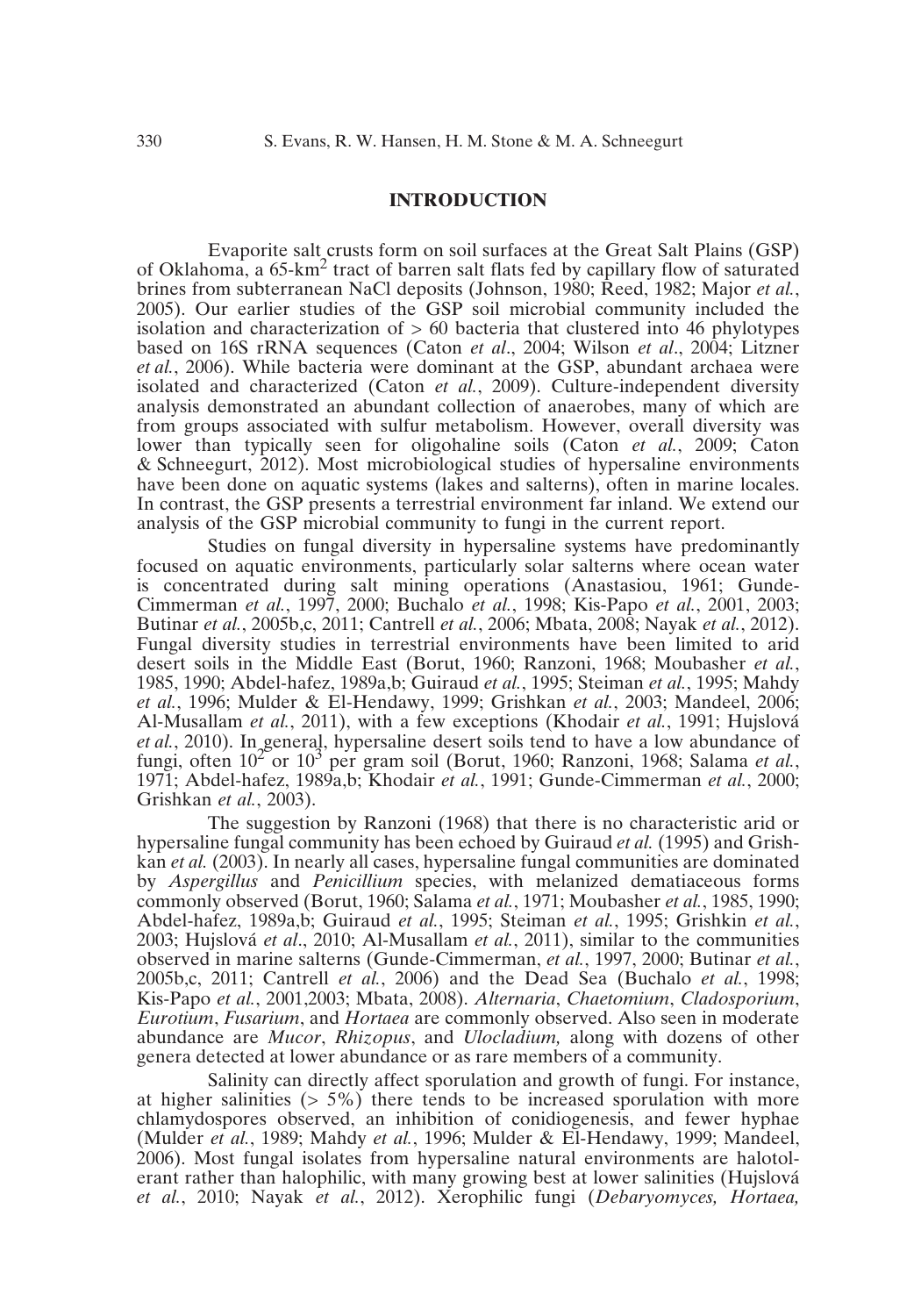*Xeromyces, Zygosaccharomyces*) that require high osmotica and grow at the lowest water activities known to date are often associated with high-sugar foods (Kroemer & Krumbholz, 1931; Onishi 1980, Andrew & Pitt, 1987; Jermini & Schmidt-Lorenz, 1987; Gock *et al.*, 2003; Plemenita≠ *et al.*, 2008; Leong *et al.*, 2011). Broad tolerances to salinity without halophilicity and inhibition of growth and development at higher salinities, supports the suggestion that fungal communities in hypersaline environments are not highly specialized. The dominance of cosmopolitan fungal genera, such as *Aspergillus* and *Penicillium*, suggests that the hypersaline fungal community is a halotolerant subset of common soil fungi in these areas.

The culturable fungal community at the GSP appears to follow these trends, being composed mainly of *Aspergillus*, *Cladosporium*, *Fusarium*, and *Penicillium* species. The isolates tended to be euryhaline and not halophilic, with most growing best at lower salinities. We further investigated their physiology by determining pH and temperature tolerances and their ability to grow on different carbon substrates. This study of fungal diversity at the GSP is the first to examine an inland non-arid hypersaline soil. Preliminary accounts of this work have been presented previously (Evans *et al.*, 2005, 2009).

## **MATERIALS AND METHODS**

*Soil sample collection:* Surface (top 4 cm) grab samples were cleanly taken using sterile tools along a salinity gradient near the edge of the salt flats near the crystal dig area (N 36° 42.856' W 93° 15.725'). Each bulk sample was mixed by hand in sterile Whirl-Pak bags, transported at 25<sup>o</sup>C, using a cold-pack when needed, and processed within 1 to 2 h of collection. For salinity measurements, soils were dried to constant weight at 110°C, diluted 1:10 with distilled water, agitated for 1 h, and settled. The liquid phase was filtered  $(0.22 \mu m)$ ; Millipore) and examined with a handheld salinity refractometer with automatic temperature compensation (Fisher).

*Fungal isolation and characterization:* Soil samples were collected and either plated directly or enriched for 24 h in liquid culture before serial dilution plating. Enrichment and maintenance was on Sabouraud dextrose broth supplemented with 10% salt and  $100 \mu g \text{ ml}^{-1}$  ampicillin. Colony morphology was determined by direct plating of isolates onto Sabouraud dextrose agar. The medium was supplemented with 5% salt and 100 µg ml<sup>-1</sup> ampicillin. Plates were grown at 25°C for 21 d.

Salt tolerances were determined by plating of isolates onto Sabouraud dextrose agar plates supplemented with various salt concentrations and 100  $\mu$ g ml<sup>-1</sup> ampicillin. Plates were grown at 25°C for 21 d. Temperature tolerances were determined by inoculation of Sabouraud dextrose broth tubes supplemented with 5% salt and 100  $\mu$ g ml<sup>-1</sup> ampicillin and incubation at 4, 25, 37, or 50°C for 21 d. Gelatinase activity was measured in Czapek broth with 5% NaCl and 12% gelatin after incubation for 2 wk at 25°C. Substrate utilization was determined in Czapek broth without sucrose at 5% NaCl supplemented with carbon sources at 30 g  $\rm L^{-1}$ .

*Phlylogenetic Analyses:* Crude DNA extracts from each isolate were prepared using a freeze-thaw technique as described in Caton *et al.* (2004). Genomic DNA in the supernatant was the target of PCR amplification of 18S rRNA gene fragments using fungal primers (combinations of either EF4: 5'GGAAGGGRTGTATT TATTAG-3' and FUNG5: 5'-GTAAAAGTCCTGGTTCCCC-3' [Smits *et al.*,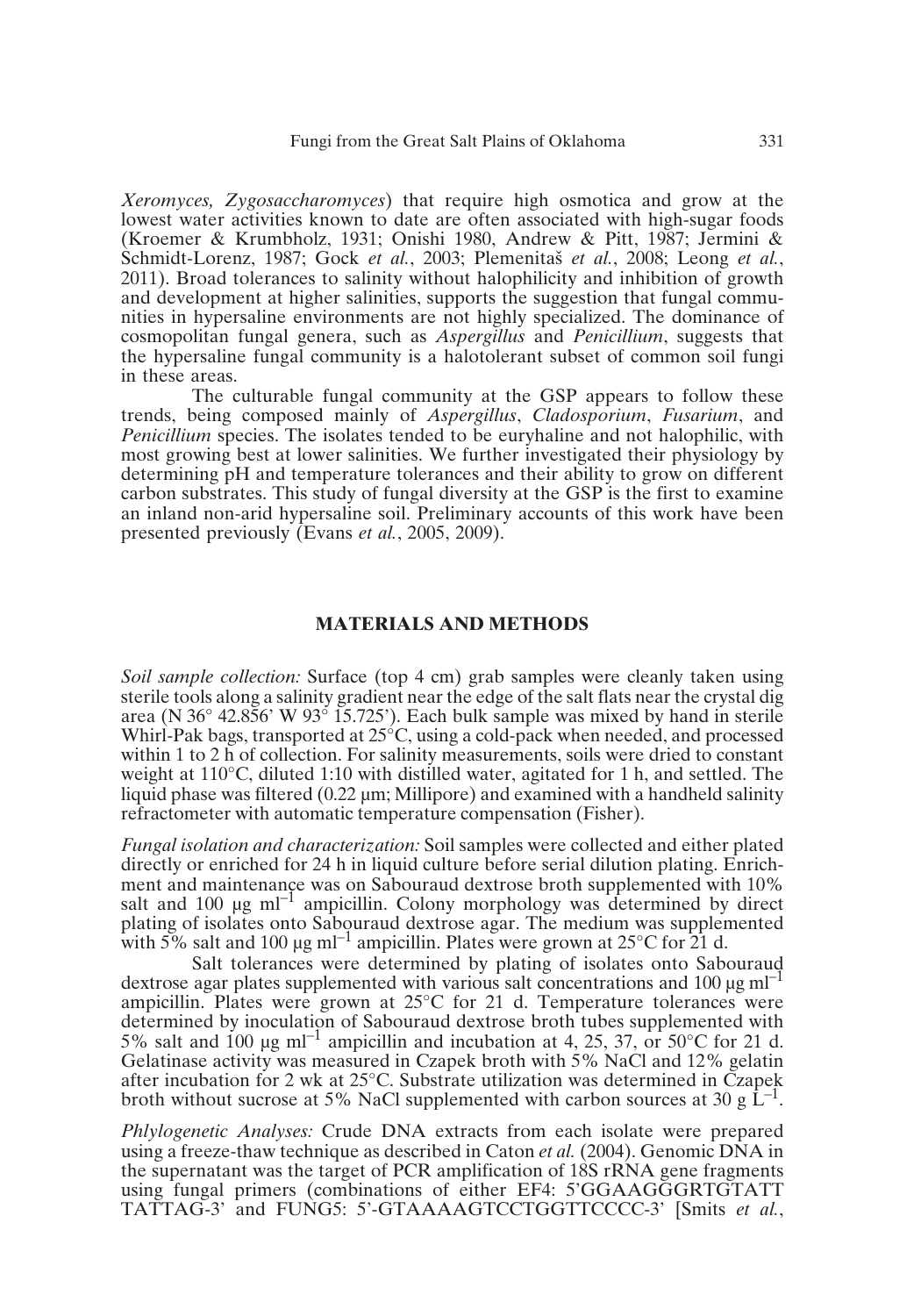1999] or Fun817F 5'-TTAGCATGGAATAATRRAATAGGA-3' and Fun1536R: 5'-ATTGCAATGCYCTATCCCCA-3' [Borneman & Hartin, 2000]). PCR was performed in a thermal cycler (Eppendorf Mastercycler) as 25-µL reactions containing 0.2  $\mu$ M of each primer, 1 U of ExTaq DNA polymerase and associated master mix (Takara), and  $\overline{5}$  uL of cell extract. DNA was denatured at 95 $\degree$ C for 2 min, followed by 40 cycles of 95 $\degree$ C for 1 min, 50 $\degree$ C for 1 min, and 72 $\degree$ C for 1 min, with a final 5-min extension at 72°C. PCR amplicons were single-pass sequenced using the appropriate forward primer at the University of Kansas Biodiversity Institute or at University of Tulsa.

Sequences were automatically aligned using Clustal-W (Thompson *et al.*, 1994) and then manually examined and trimmed in MacClade v4.08 (Sinauer Associates). Contextual 18S rRNA gene sequences were identified in GenBank using BLAST (Altschul *et al.*, 1990) or from comparison to relevant literature. PAUP 4.0 b10 (Swofford 1998) generated phylogenetic trees using distance analysis with Jukes-Cantor rules and the neighbor-joining algorithm. Sequences were trimmed to equal lengths and positions with gaps and ambiguous bases ignored, giving  $\sim$ 300 positions for analysis, including a variable region. Jackknife analysis was used to assess the relative support for each branch with a total of 100 replicates conducted heuristically using the distance-based neighbor-joining algorithm in PAUP. The trees were rooted using a basidiomycete, *Gymnosporangium* sp., as the functional outgroup. No chimeras were identified using Pintail within Sequin (GenBank). The sequences appear in GenBank with the accession numbers KF562819 to KF562843.

## **RESULTS**

#### **Isolation, description, and identification**

Fungal isolates were obtained from GSP soils by direct plating and enrichment in medium containing 10% NaCl. Axenic strains of 25 isolates were established and characterized phenetically and phylogenetically. By 18S rRNA gene sequence analysis, all of the isolates were determined to be within the saccharomyceta of the Ascomycetes (Fig. 2). Representatives of six fungal families were recovered from the GSP. Most isolates were closely related to the Trichocomaceae, represented by *Aspergillus, Eurotium,* and *Penicillium* species. Three other isolates clustered with *Cladosporium* in the Davidiellaceae (F5, F7, and F15). Three isolates (F4, F9, and F14) were related to the Pleosporaceae genus *Ulocladium* and two others (F11 and F16) clustered with *Fusarium* in the Nectriaceae. One isolate (F2) was related to *Arthrinium* in the Apriosporaceae. Two isolates (F6 and F17) were most closely related to the halotolerant yeasts of *Debaryomyces*. Morphological descriptions and conidia measurements for each GSP isolate are given in Table 1.

## **Environmental tolerances**

Halotolerances of GSP fungal isolates were determined by measuring growth in media with different salt concentrations (Fig. 3). All of the isolates grew at the lowest salinity tested  $(0.1\%)$  with most isolates (76%) growing best at this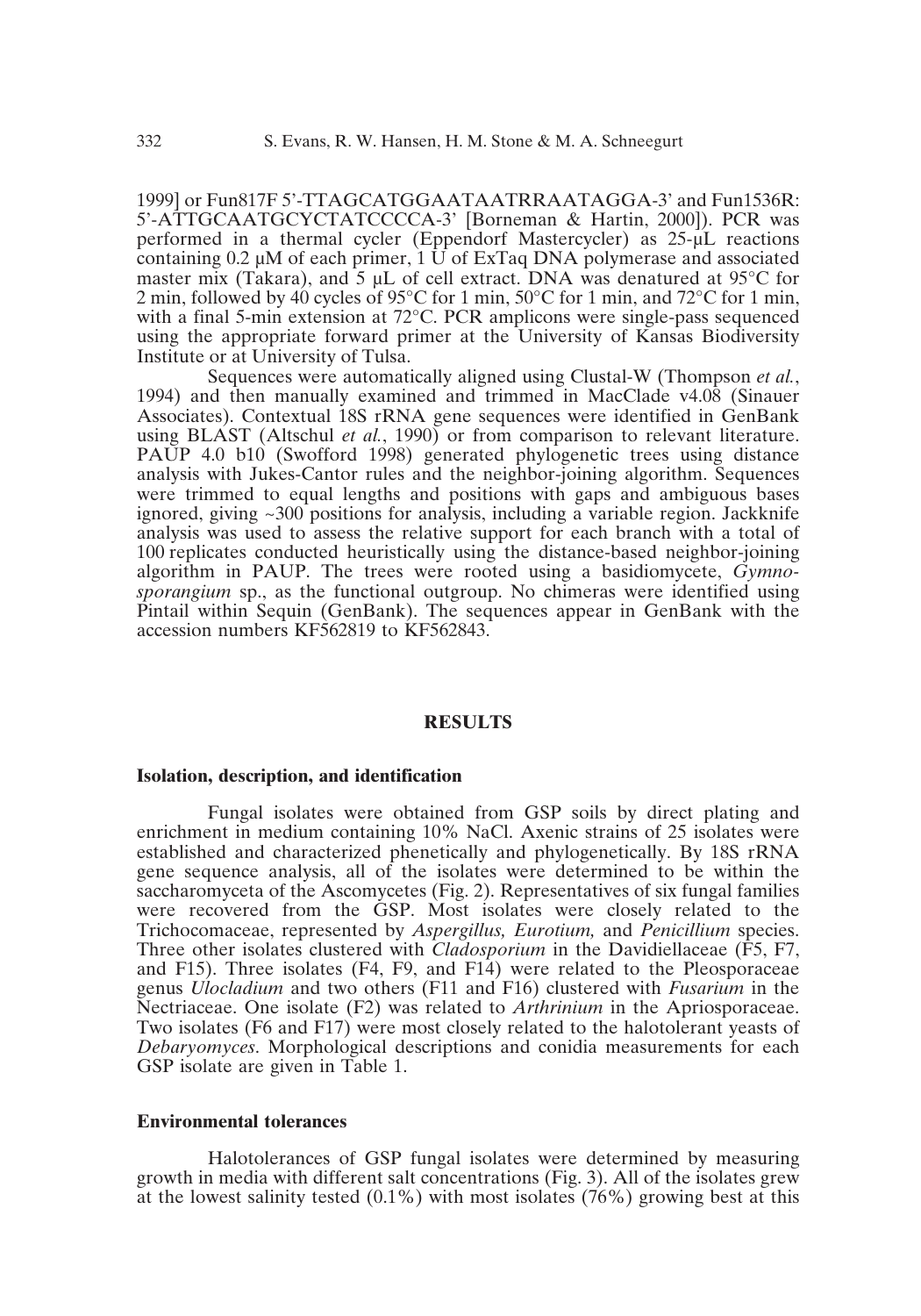

Fig. 1. Map of the Salt Plains National Wildlife Refuge showing the salt flats and sampling sites used for the current study.

salinity. The six remaining isolates, including the two yeasts, grew best at 5% NaCl. While all of the isolates were halotolerant, even euryhaline, none of the isolates were halophilic. Five euryhaline isolates grew across the entire range of salinities tested, including three Trichocomaceae (F10, F12, and F13) and the two *Debaryomyces* (F6 and F17). Only isolate F9, in the *Ulocladium* cluster, did not grow above 10% NaCl, the salinity used for isolation.

Growth temperature tolerances of the GSP fungal isolates are shown in Figure 4. The majority of the isolates (80%) were restricted to growth in the mesophilic range of 25 to 37°C, approximately evenly split between growing best at each temperature. Five isolates grew at 45°C, including three Trichocomaceae (F19, F22, and F23), a *Cladosporium* (F15), and a *Debaryomyces* (F6). It is interesting to note that the *Debaryomyces* isolate F6 grew across the entire temperature range, from 4 to 45°C, and grew best at 4°C. Remarkably, the closely related *Debaryomyces* isolate F17 was restricted to the mesophilic range.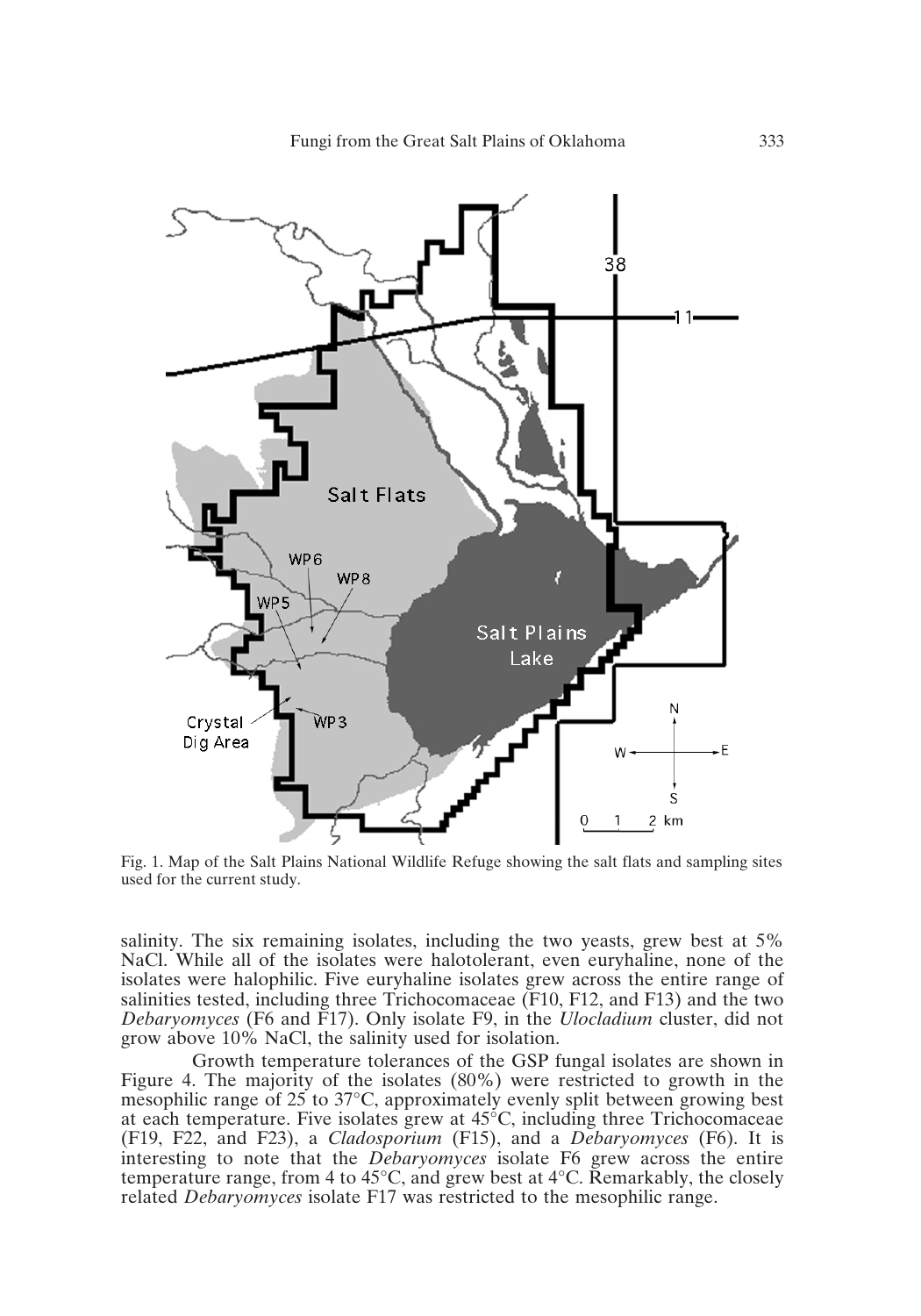Table 1. Morphological descriptions of GSP fungal isolates. Colonies were grown on Sabouraud dextrose agar supplemented with 5% NaCl for 21 d before examination

| Isolate | Colony Morphology                                                                                                                                                                                      | Reverse                                                       | <i>Dimensions</i>                                                               |  |  |
|---------|--------------------------------------------------------------------------------------------------------------------------------------------------------------------------------------------------------|---------------------------------------------------------------|---------------------------------------------------------------------------------|--|--|
| F1      | Loose mycelia, cream to yellow; rugose; brown<br>conidiophores and conidia; radial conidial heads<br>split into columns with age; spherical conidia                                                    | Ridged; cream<br>to olive-brown                               | Conidia 12-15 µ; Conidial<br>head $350-390 \mu$ ; Vesicle<br>$132-160$ μ        |  |  |
| F2      | Fast growing, high, loose mycelia; blastic conidio-<br>Smooth; white<br>genesis; elliptical conidia<br>to cream                                                                                        |                                                               | Conidia 19-23 µ                                                                 |  |  |
| F3      | Fast growing; yellow-green pigmented spores darken<br>with age; radial conidial heads; spherical conidia                                                                                               | Smooth; cream<br>to green-brown                               | Conidia $27-30 \mu$ ;<br>Conidial head $662-680 \mu$ ;<br>Vesicle $290-295 \mu$ |  |  |
| F4      | Intermediate compact mycelia; cream to olive-brown<br>with a thick cream margin; blastic conidiogenesis with<br>elliptical conidia                                                                     | Smooth to<br>wrinkled; cream by $32-36 \mu$<br>to olive-brown | Conidia 27-30                                                                   |  |  |
| F5      | Compact mycelia; velvety texture; olive green; brown<br>Rugose<br>in center with age and cream margin; ubonate<br>blue-green<br>topography; elliptical conidia                                         |                                                               | Conidia 16-19<br>by 27-36 $\mu$                                                 |  |  |
| F6      | Yeast; dull cream color with a smooth edge                                                                                                                                                             | Smooth; cream                                                 | Cells 12-18 $\mu$                                                               |  |  |
| F7, F15 | Loose white mycelia; yellow-green conidial heads;<br>white margin around colony; radial conidial heads;<br>spherical conidia                                                                           | Smooth; cream<br>to green-brown                               | Conidia 19-23 $\mu$ ;<br>Conidial head $145-160 \mu$ ;<br>Vesicle $78-85 \mu$   |  |  |
| F8      | Fast growing; loose white mycelia with large black<br>radial conidial heads; spherical conidia                                                                                                         | Rugose; white<br>to dull yellow                               | Conidia $34-36 \mu$ ;<br>Conidial head $554-600 \mu$ ;<br>Vesicle 290-318 µ     |  |  |
| F9      | Compact mycelia; velvety texture; dark green<br>Smooth;<br>with cream margin; dictyospores<br>orange-brown<br>to dark brown                                                                            |                                                               | Dictyospores 78-90<br>by 195-265 $\mu$                                          |  |  |
| F10     | Fast growing; low colony; powdery texture; blue-green<br>to olive with white margin; conidial heads branch into<br>asymmetrical, undefined columns; spherical conidia                                  | Smooth;<br>grey-green                                         | Conidia 27-32 µ                                                                 |  |  |
| F11     | Loose mycelia; light pinkish-orange; blastal acropetal<br>conidia; elliptical conidia                                                                                                                  | Smooth; white<br>to dark salmon                               | Conidia 10-14<br>by 24-32 $\mu$                                                 |  |  |
| F12     | Light yellow myelia with dark yellow, wet conidial<br>heads; uneven edge; secretes dark yellow pigment;<br>spherical conidia                                                                           | Rugose; white<br>to dull yellow                               | Conidia 38-46 µ;<br>Conidial head $260-490 \mu$                                 |  |  |
| F13     | Intermediate compact mycelia; rugose ; dull yellow<br>to yellow-brown center; white to cream margin; clear<br>to white hypha; dull yellow to brown conidia; radial<br>conidial head; spherical conidia | Rugose; white<br>to dull yellow                               | Conidia 8-12 µ;<br>Conidial head $155-205 \mu$ ;<br>Vesicle $60-72 \mu$         |  |  |
| F14     | Intermediate compact mycelia; velvety; yellow-green<br>to dark green with a cream colored margin;<br>dictyospores                                                                                      | Rugose; cream<br>to green-brown                               | Dictyospores 82-175<br>by $28-56 \mu$                                           |  |  |
| F15     | Intermediate compact mycelia; slight blue-green<br>spore growth in the center; cream to peach hypha;<br>white margin; rugose; spherical conidia                                                        | Smooth:<br>green-brown                                        | Conidia 12-18 u                                                                 |  |  |
| F16     | Loose mycelia; light pinkish-orange; blastal acropetal<br>conidia; elliptical conidia                                                                                                                  | Smooth; white<br>to dark salmon                               | Conidia 10-14<br>by 24-32 μ                                                     |  |  |
| F17     | Yeast; dull cream color with a smooth edge                                                                                                                                                             | Smooth; cream                                                 | Cells $12-18 \mu$                                                               |  |  |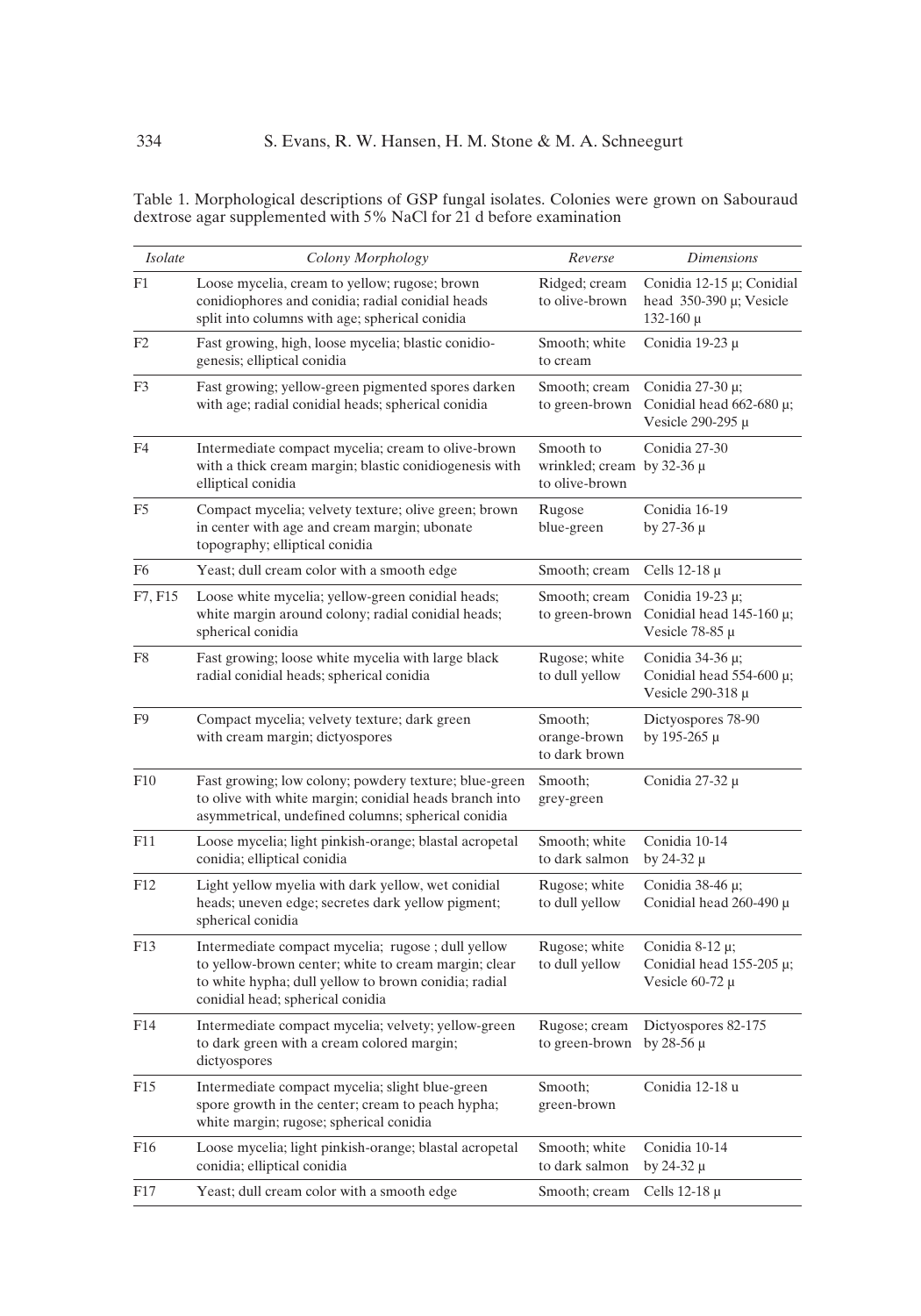Table 1. Morphological descriptions of GSP fungal isolates. Colonies were grown on Sabouraud dextrose agar supplemented with 5% NaCl for 21 d before examination *(continued)*

| Isolate         | Colony Morphology                                                                                                                                            | Reverse                                                                                                        | <b>Dimensions</b>                                        |  |
|-----------------|--------------------------------------------------------------------------------------------------------------------------------------------------------------|----------------------------------------------------------------------------------------------------------------|----------------------------------------------------------|--|
| F <sub>18</sub> | Compact mycelia; velvety texture; white to peach<br>in center; cream margin; umbonate; conidial heads<br>branch into asymmetrical columns; spherical conidia | Rugose; cream<br>to dark salmon                                                                                | Conidia 13-15 $\mu$                                      |  |
| F <sub>19</sub> | Intermediate compact mycelia; cream to yellow center,<br>white margin; umbonate; radial conidial heads;<br>spherical conidia                                 | Rugose; white<br>Conidia 11-14 $\mu$ ;<br>Conidial head $374-402 \mu$ ;<br>to dull yellow<br>Vesicle 100-145 µ |                                                          |  |
| F20             | Intermediate compact mycelia; blue-green center with<br>cream to peach hypha; white margin; spherical conidia                                                | Rugose;<br>dark brown                                                                                          | Conidia 12-16 $\mu$                                      |  |
| F21             | Intermediate compact mycelia; cream to peach<br>Rugose;<br>in center; white margin; umbonate; spherical conidia<br>orange-brown                              |                                                                                                                | Conidia 14-18 µ                                          |  |
| F <sub>22</sub> | Compact mycelia; green center; yellow-green spores<br>that darken with age; cream margin; elliptical conidia                                                 | Smooth:<br>blue-green                                                                                          | Conidia 14-22 by 24-28 μ;<br>Conidial head $410-485 \mu$ |  |
| F23             | Intermediate compact mycelia; slight blue-green<br>spore growth in the center; cream to peach hypha;<br>white margin; rugose; spherical conidia              | Smooth:<br>green-brown                                                                                         | Conidia 12-18 µ                                          |  |
| F <sub>24</sub> | compact mycelia; velvety texture; white to blue-green<br>in center; umbonate; conidial heads branch into<br>asymmetrical columns; spherical conidia          | to dark brown                                                                                                  | Rugose; salmon Conidia 9-12 µ                            |  |
| F25             | Intermediate compact mycelia; blue-green in center;<br>white margin; yellow spore growth; elliptical conidia                                                 | Rugose;<br>dark yellow                                                                                         | Conidia 11-20<br>by 24-43 $\mu$                          |  |

Tolerances to pH among the GSP fungal isolates were broad (Fig. 5). Nearly a third grew across the entire range from pH 4 to 11. Half of the isolates grew best at pH 7. Only one isolate (F16), a *Fusarium*, grew best above pH 7 and did not grow below pH 6. The closely related isolate  $\overline{F}11$  grew best at  $\overline{p}H$  6 and grew across the entire pH range. One *Aspergillus* isolate (F13) grew best at pH 5, while two closely-related others (F3 and F24), grew best at pH 4. Isolates F13 (*Aspergillus*) and F25 (*Penicillium*) did not grow above pH 7 and growth of isolate F1 (*Aspergillus*) was restricted to pH 5 to 8.

### **Substrate utilization**

Defined Czapek medium was used to test for growth of 20 GSP fungal isolates on seven individual carbon substrates. Five of these were sugars and all of the isolates grew to some extent on all five sugars. Glucose was preferred by three isolates (F11, F19, and F20), including a *Fusarium* and two *Penicillium*. While most isolates (75%) grew on lactose, none grew strongly on this carbon substrate. Only half of the isolates could grow on citrate and these did so weakly. The two *Debaryomyces* isolates showed weak growth on Czapek medium without an added carbon source, apparently being capable of utilizing the agar.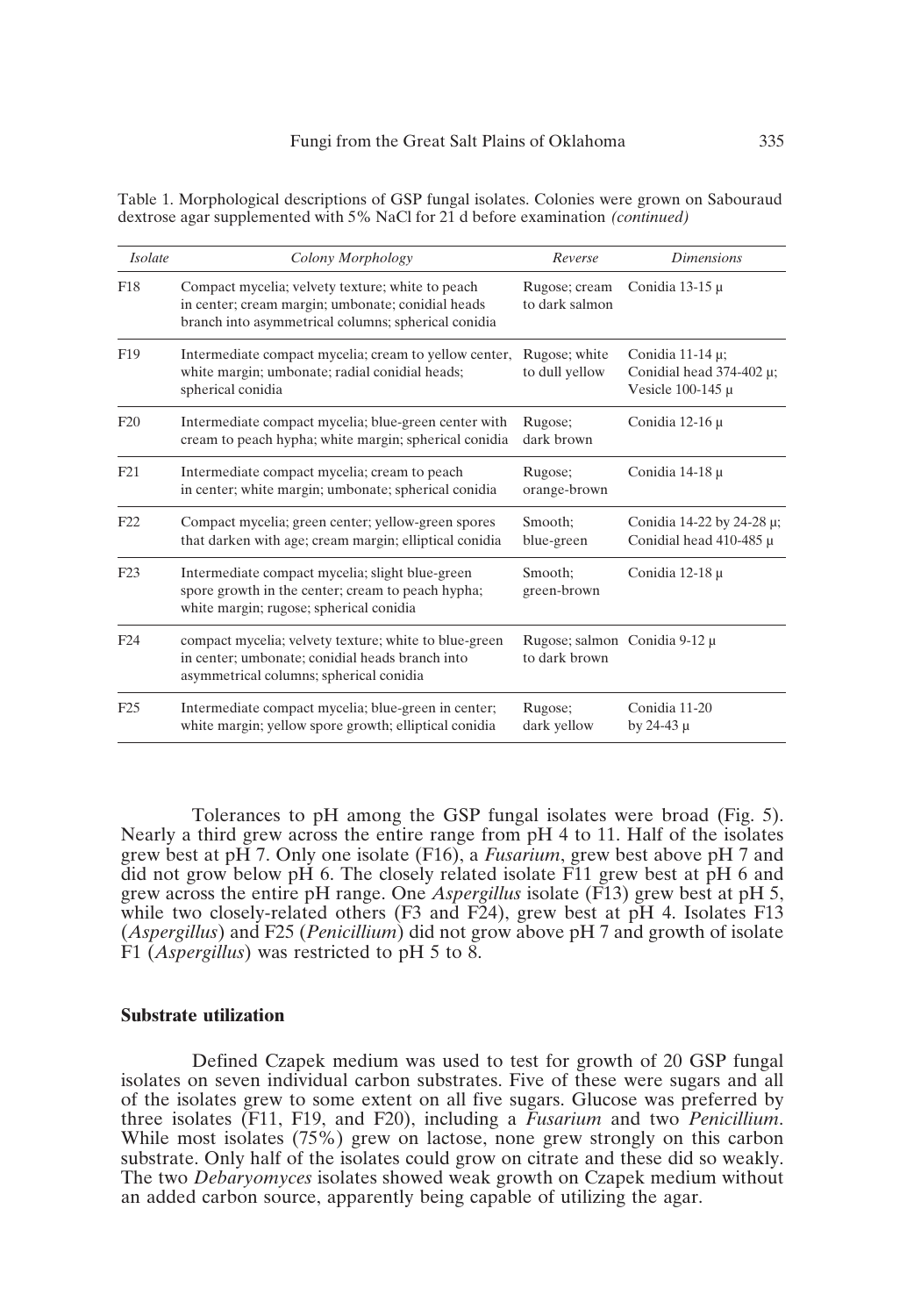

Fig. 2. Phylogenetic tree for GSP fungi based on 18S rRNA gene sequences. Bootstrap values greater than 50% are shown.





GSP Fungal Isolat

ND, NI GSP Fungal Isolate Fig. 3. Salinity tolerance of GSP fungal isolates. The ranges permissible for growth are indicated by bars and the optimal salinities for growth are indicated by closed squares.

Fig. 4. Temperature tolerance of GSP fungal isolates. Bars indicate the ranges permissible for growth and the optimal temperatures for growth are indicated by closed squares.

Fig. 5. pH tolerance of GSP fungal isolates. Bars indicate the ranges permissible for growth and the optimal pH for growth are indi- cated by closed squares.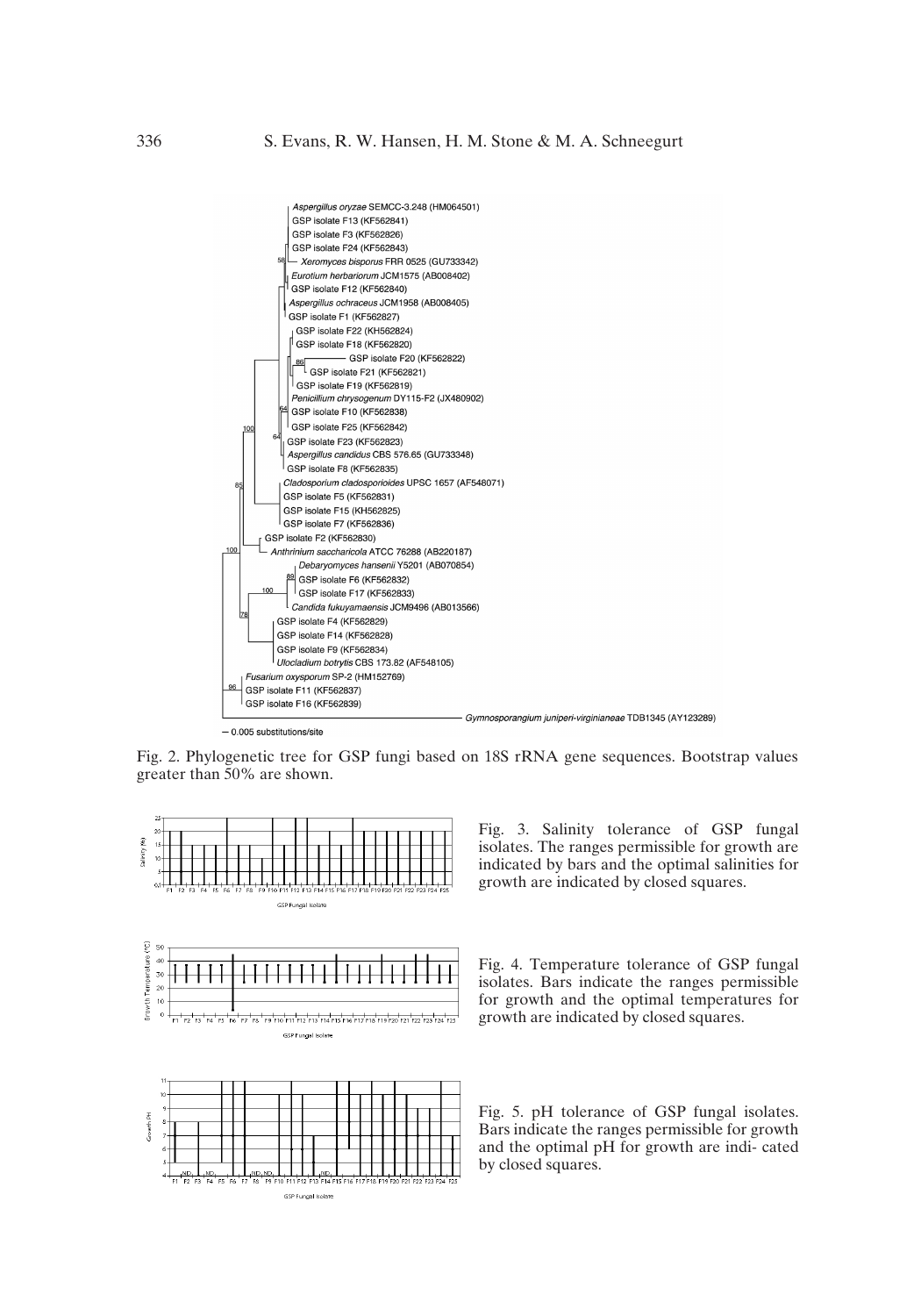| Isolate         | None                     | Glucose           | Galactose       | Lactose                  | Sucrose         | Mannose  | Xylose   | Citric Acid              |
|-----------------|--------------------------|-------------------|-----------------|--------------------------|-----------------|----------|----------|--------------------------|
| F1              | $\overline{\phantom{0}}$ | $^{+++}$          | $^{+++}$        | $^{+}$                   | $\! + \!\!\!\!$ | $^{++}$  | $^{++}$  | $\overline{\phantom{0}}$ |
| F3              | $\overline{\phantom{0}}$ | $+ +$             | $+ +$           | $\qquad \qquad -$        | $\! + \!\!\!\!$ | $^{++}$  | $^{++}$  |                          |
| F <sub>5</sub>  | $\overline{\phantom{0}}$ | $^{+++}$          | $^{+++}$        | $\! + \!\!\!\!$          | $^{++}$         | $^{++}$  | $^{++}$  | $\! + \!\!\!\!$          |
| F <sub>6</sub>  | $\! + \!\!\!\!$          | $\qquad \qquad +$ | $\! + \!\!\!\!$ | $\! + \!\!\!\!$          | $++$            | $^{++}$  | $^{++}$  | $\! + \!\!\!\!$          |
| F7              | $\qquad \qquad -$        | $^{+++}$          | $^{+++}$        | $^{++}$                  | $^{++}$         | $^{++}$  | $^{++}$  | $\qquad \qquad -$        |
| F10             | $\overline{\phantom{0}}$ | $^{+++}$          | $^{+++}$        | $+ +$                    | $^{+++}$        | $^{+++}$ | $^{++}$  | $\qquad \qquad -$        |
| F11             | $\overline{\phantom{0}}$ | $^{+++}$          | $+ +$           | $\! + \!\!\!\!$          | $^{++}$         | $^{++}$  | $^{++}$  | $^{+}$                   |
| F12             |                          | $++$              | $+$             | $\overline{\phantom{0}}$ | $++$            | $++$     | $++$     |                          |
| F13             | $\overline{\phantom{0}}$ | $^{+++}$          | $^{+++}$        | $++$                     | $^{++}$         | $^{++}$  | $^{++}$  | $\qquad \qquad -$        |
| F15             | $\overline{\phantom{0}}$ | $^{+++}$          | $^{++}$         | $\! + \!\!\!\!$          | $^{+++}$        | $^{+++}$ | $^{+++}$ | $\! + \!\!\!\!$          |
| F16             |                          | $+$               | $+$             | $\overline{\phantom{m}}$ | $^{+++}$        | $^{++}$  | $+++$    | $+$                      |
| F17             | $+$                      | $^{+}$            | $+$             | $+$                      | $^{+++}$        | $+++$    | $+++$    | $+$                      |
| F18             | $\qquad \qquad -$        | $^{+++}$          | $^{+++}$        | $^{++}$                  | $^{+++}$        | $^{++}$  | $^{++}$  | $\! + \!\!\!\!$          |
| F19             | $\overline{\phantom{0}}$ | $^{+++}$          | $\! + \!\!\!\!$ | $\qquad \qquad -$        | $^{++}$         | $^{++}$  | $^{++}$  | $\! + \!\!\!\!$          |
| F20             |                          | $^{+++}$          | $^{++}$         | $\overline{\phantom{0}}$ | $+$             | $^{++}$  | $^{++}$  |                          |
| F <sub>21</sub> | $\overline{\phantom{0}}$ | $^{+++}$          | $^{+++}$        | $^{+}$                   | $^{+++}$        | $^{++}$  | $^{++}$  |                          |
| F22             | $\overline{\phantom{0}}$ | $^{+++}$          | $^{+++}$        | $^{++}$                  | $^{++}$         | $+++$    | $^{++}$  | $\! + \!\!\!\!$          |
| F <sub>23</sub> | $\overline{\phantom{0}}$ | $+ +$             | $+ +$           | $\! + \!\!\!\!$          | $++$            | $^{++}$  | $^{++}$  | $\! + \!\!\!\!$          |
| F <sub>24</sub> |                          | $^{+++}$          | $^{+++}$        | $^{+}$                   | $^{+++}$        | $^{++}$  | $^{++}$  |                          |
| F25             | $\overline{\phantom{0}}$ | $^{+++}$          | $^{+++}$        | $^{++}$                  | $^{+++}$        | $^{+++}$ | $^{+++}$ |                          |

Table 2. Carbon substrate utilization by GSP fungi. Growth was observed in Czapek broth without sucrose at 5% NaCl supplemented with carbon sources at 30 g  $L^{-1}$ 

# **DISCUSSION**

Hypersaline conditions at the GSP require successful microbes to develop coping mechanisms to tolerate high salt concentrations. Most of the bacteria isolated previously from GSP soils exhibited broad salinity tolerances (euryhaline) and only a few were halophilic (requiring high salinities for growth) (Caton *et al.*, 2004; Litzner *et al.*, 2006). The same is true of the GSP fungal isolates, broad halotolerance but no halophilicity. Broad tolerances demonstrate that GSP microbes are ecological generalists with respect to salinity. One suggestion is that generalists may be enriched by the rapidly changing salinity accompanying rain events. This proposition is supported by genetic evidence that there is a great deal of subspecies-level genetic variation driven by high rates of lateral gene transfer and recombination among bacteria at the GSP (Wilson *et al.*, 2004; Schneegurt, 2013). While no bacterial or fungal halophiles were found at the GSP, the archaea at the site are halophilic (Caton *et al.*, 2009).

The findings that there is limited fungal diversity at the GSP and that these are mainly cosmopolitan genera supports the conclusion that terrestrial hypersaline environments do not harbor a characteristic fungal community of specialized taxa (Ranzoni, 1968; Guiraud *et al.*, 1995; Grishkan *et al.*, 2003).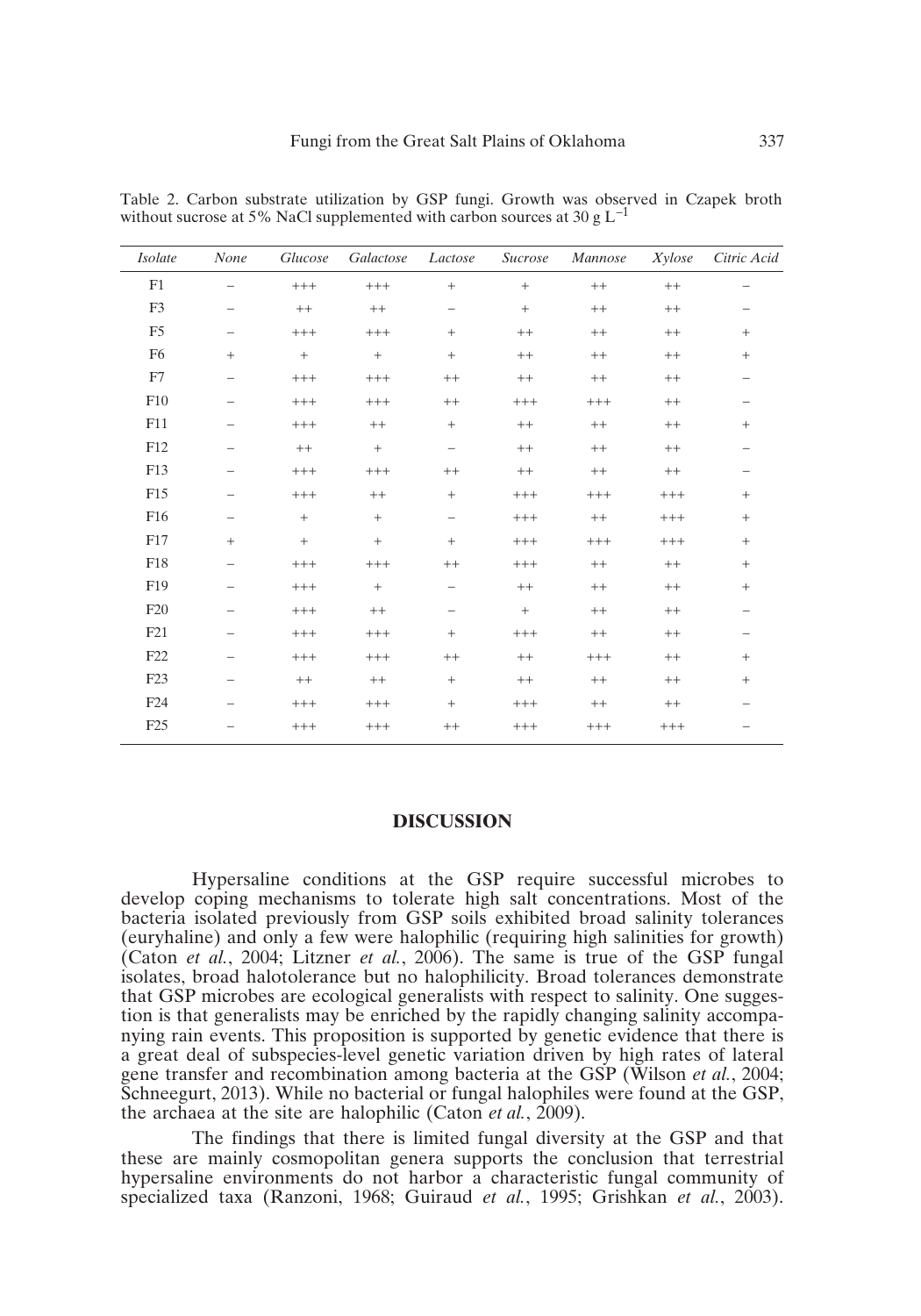Instead it seems that these populations are halotolerant relatives of fungi that are widespread in oligohaline environments. Certainly any isolation methods and media chosen limit the diversity observed in culture collections. However, when similar methods were applied to the prokaryotic community at the GSP, representatives of many specialized taxa were isolated, including halophiles (Caton *et al.*, 2004, 2009).

All of the GSP isolates were within the Ascomycota and saccharomyceta. The GSP collection was predominately common Trichocomaceae (*Aspergillus, Eurotium,* and *Penicillium*) as observed in several previous studies of fungi in hypersaline soils (Borut, 1960; Salama *et al.*, 1971; Moubasher *et al.*, 1985, 1990; Abdel-hafez, 1989a,b; Guiraud *et al.*, 1995; Steiman *et al.*, 1995; Grishkin *et al.*, 2003; Hujslová *et al.*, 2010; Al-Musallam *et al*., 2011). *Eurotium* is noted for its halotolerance and xerophilicity, being found in salterns and around the Dead Sea (Andrews & Pitt, 1987; Abdel-hafez *et al.*, 1989a; Kis-Papo *et al.*, 2003; Butinar *et al.*, 2005a). *Debaryomyces* also are well known for their halotolerance (Jermini & Schmidt-Lorenz, 1987; Butinar *et al.*, 2005b). The Cabo Rojo saltern fungal community included *Aspergillus candidus* and *Cladosporium cladosporioides* (Cantrell *et al.*, 2006). *Cladosporium* are very widespread in the environment and have been found in sabkhas and salterns (Gunde-Cimmerman *et al.*, 1997; Butinar *et al.*, 2005b; Cantrell *et al.*, 2006; Al-Musallam *et al.*, 2011). *Fusarium* and *Ulocladium* also are widespread and have been found in Dead Sea coastal soils and arid hypersaline soils (Moubasher *et al.*, 1990; Khodair *et al.*, 1991; Guiraud *et al.*, 1995). *Arthrinium* is a cosmopolitan soil fungus that has been reported in salterns (Gunde-Cimmerman *et al.*, 1997). *Hortaea* have been repeatedly observed in hypersaline soils, but none were isolated from the GSP (Gunde-Cimmerman *et al.*, 2000; Cantrell *et al.*, 2006; Plemenita≠ *et al.*, 2008; Fettich *et al.*, 2011; Nayak *et al.*, 2012). The GSP collection did not include representatives of *Chaetomium* or *Pichia* (Steiman *et al.*, 1995; Mulder & El-Hendawy, 1999; Butinar *et al.*, 2005b). Xerophilic fungi typically associated with foods, such as *Xeromyces* and *Zygosaccharomyces*, were not expected (Kroemer & Krumbholz, 1931; Jermini & Schmidt-Lorenz, 1987).

Given the occurrence of cosmopolitan fungi at the GSP, it is not surprising that the vast majority of the isolates grew best in oligohaline medium. The GSP is typically hot in the summer with median June-September high temperatures  $> 45^{\circ}$ C. Most of the isolates grew at 37 $^{\circ}$ C, but not much above that. The GSP soils tend to be alkaline (mean of pH 8.75), so it is surprising that a few isolates did not grow above pH 8 and in particular that F13 and F25 did not grow above pH 7. GSP fungi apparently use different strategies to persist at the GSP. Environmental tolerances differ even among isolates closely related phylogenetically. Examples include the pH tolerances of *Fusarium* isolates (F11 and F16) and the salinity tolerances of *Aspergillus* isolates (F3 and F13). This was observed for some groups of GSP bacteria as well (Litzner *et al.*, 2006). The *Debaryomyces* isolates were particularly tolerant of salinity and pH, with isolate F6 being tolerant across the entire range of all three stressors.

Carbon substrate utilization patterns among the GSP fungi can be compared to the patterns reported for GSP bacteria (Litzner *et al.*, 2006). Here only moderate or strong growth  $(+\alpha + +\alpha + \alpha + \beta)$  is considered. The use of glucose, galactose, and sucrose were high and lactose use low in both GSP fungi and bacteria. The GSP fungi are distinguished by greater use of mannose and xylose and less use of citrate than GSP bacteria. This pattern is most similar to the GSP bacterial Phenon D, particularly in its high use of mannose and xylose.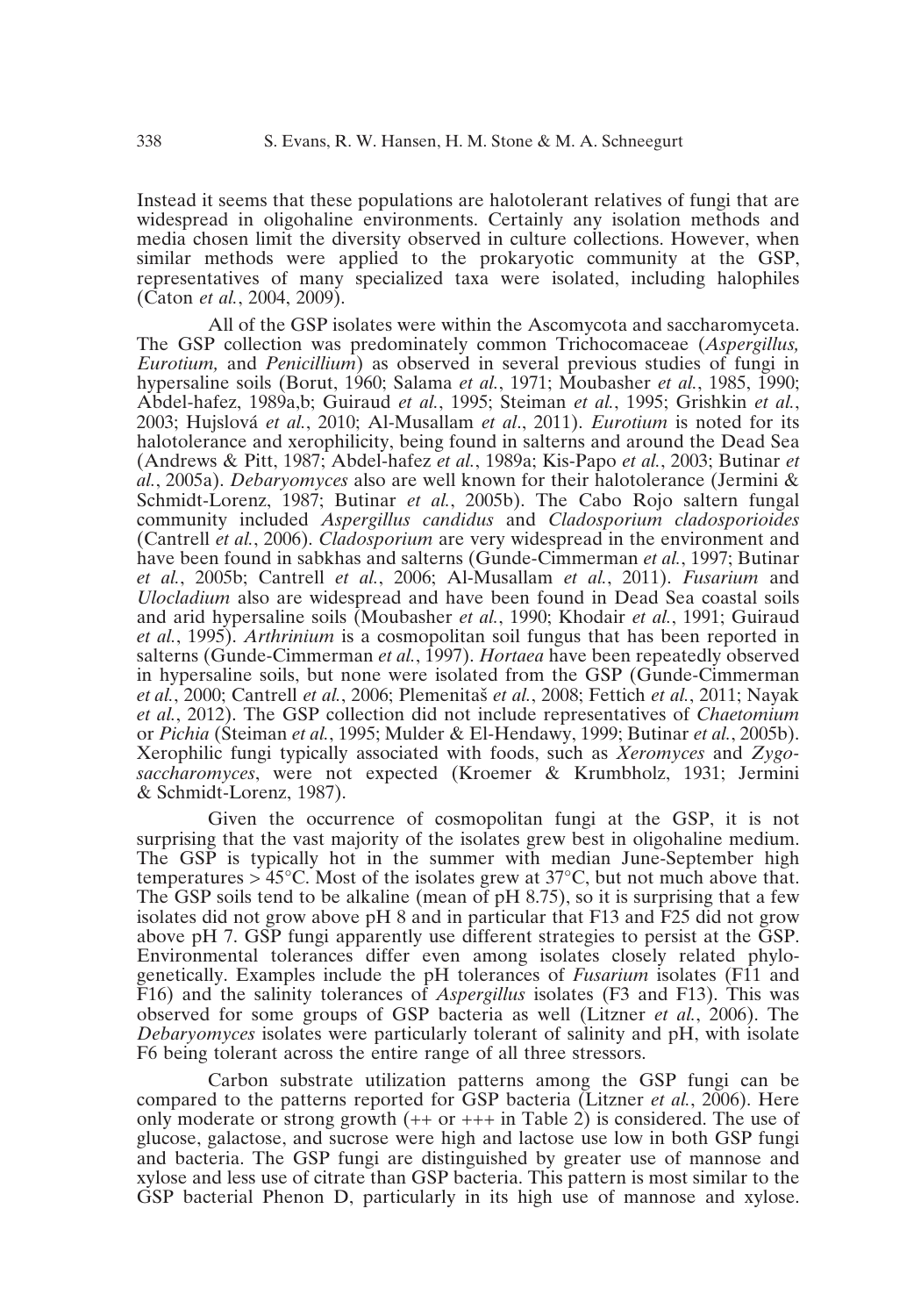Galactose and xylose are typically associated with hemicellulose in decaying plant debris. It is interesting to note that Phenon D also utilized cellobiose.

Halotolerance in fungi from oligohaline environments may be more widespread than might be expected. Initial abundance measurements by most probable number analysis of turf and prairie soils using SP media with 10 or 20% salinity ( $A_{\rm w}$ s of 0.92 and 0.85, respectively) found that culturable microbes were greatly reduced with the addition of a fungicide cocktail (Porazka *et al.*, 2011). When sucrose is used as the osmoticum, fungi account for 70 and 90% of MPN counts of osmotolerant microbes at 50 and  $70\%$  sucrose (A<sub>w</sub>s of 0.93 and 0.90, respectively), respectively (Moore *et al.*, 2013). Despite the widespread occurrence of halotolerant bacteria in oligosaline soils, those at the GSP were mainly from taxa associated with hypersaline environments. In contrast, the GSP fungi do not seem to be from specialized groups and there is no apparent characteristic fungal community in hypersaline soils.

**Acknowledgements.** The authors are grateful for the support and preliminary work of Jennifer Booth, Julie Buchheim, Mark Buchheim, Todd Caton, John Dille, Timothy Eberl, Brian Kilmer, Estelle Levetin, Hieu Ngyuen, Brigitte Roussel, and Noah Schneegurt. This work was supported by awards (MCB-0131659 and MCB-0132083) from NSF Microbial Observatories. Additional support was provided by awards (P20 RR16475) from NIH NCRR NIGMS KINBRE.

#### **REFERENCES**

- ABDEL-HAFEZ S.I.I., MOHAWED S.M. & EL-SAID A.H.M., 1989a Seasonal fluctuations of soil fungi of Wadi Qena at Eastern Desert of Egypt. *Acta Mycologica* 25: 113-125.
- ABDEL-HAFEZ S.I.I., ZIDAN M.A., BAGY M.M.K. & ABDEL-SATER M.A., 1989b Distribution of two halophilic fungi in the Egyptian soils and glycerol accumulation. *Cryptogamie Mycologie* 10: 125-133.
- AL-MUSALLAM A.A.S., AL-SAMMAR H.F. & AL-SANÉ, N.A., 2011 Diversity and dominance of fungi inhabiting the sabkha area in Kuwait. *Botanica Marina* 54: 83-94.
- ANASTASIOU C.J., 1961 Fungi from salt lakes. I. A new species of *Clavariopsis. Mycologia* 53: 11-16. ANDREWS S. & PITT J.I., 1987 — Further studies on the water relations of xerophilic fungi,
- including some halophiles. *Journal of General Microbiology* 133: 233-238. BORNEMAN J.  $\&$  HARTIN R.J., 2000 – PCR primers that amplify fungal rRNA genes from environmental samples. *Applied and Environmental Microbiology* 66: 4356-4360.
- BORUT S., 1960 An ecological and physiological study of soil fungi on the northern Negev (Israel). *Bulletin of the Research Council of Israel* 8D: 65-80.
- BUCHALO A.S., NEVO E., WASSER, S.P., OREN A., & MOLITORIS H.P., 1998 Fungal life in the extremely hypersaline water of the Dead Sea: first records. *Proceedings of the Royal Academy London B* 265: 1461-1465.
- BUTINAR L., SANTOS S., SPENCER-MARTINS I., OREN A. & GUNDE-CIMERMAN N., 2005a — Yeast diversity in hypersaline habitats. *FEMS Microbiology Letters* 244: 229-234.
- BUTINAR L., SONJAK S., ZALAR P., PLEMENITAŠ A. & GUNDE-CIMERMAN N., 2005b -Melanized halophilic fungi are eukaryotic members of microbial communities in hypersaline waters of solar salterns. *Botanica Marina* 48: 73-79.
- BUTINAR L., ZALAR P., FRISVAD J.C. & GUNDE-CIMERMAN N., 2005c The genus *Eurotium* – members of indigenous fungal community in hypersaline waters of salterns. *FEMS Microbiology Ecology* 51: 155-166.
- BUTINAR L., FRISVAD J.C. & GUNDE-CIMERMAN N., 2011 Hypersaline waters a potential source of foodborne toxigenic aspergilli and penicillia. *FEMS Microbiology Ecology* 77: 186-199.
- CANTRELL S.A., CASILLAS-MARTÍNEZ L. & MOLINA M., 2006 Characterization of fungi from hypersaline environments of solar salterns using morphological and molecular techniques. *Mycological Research* 110: 962-970.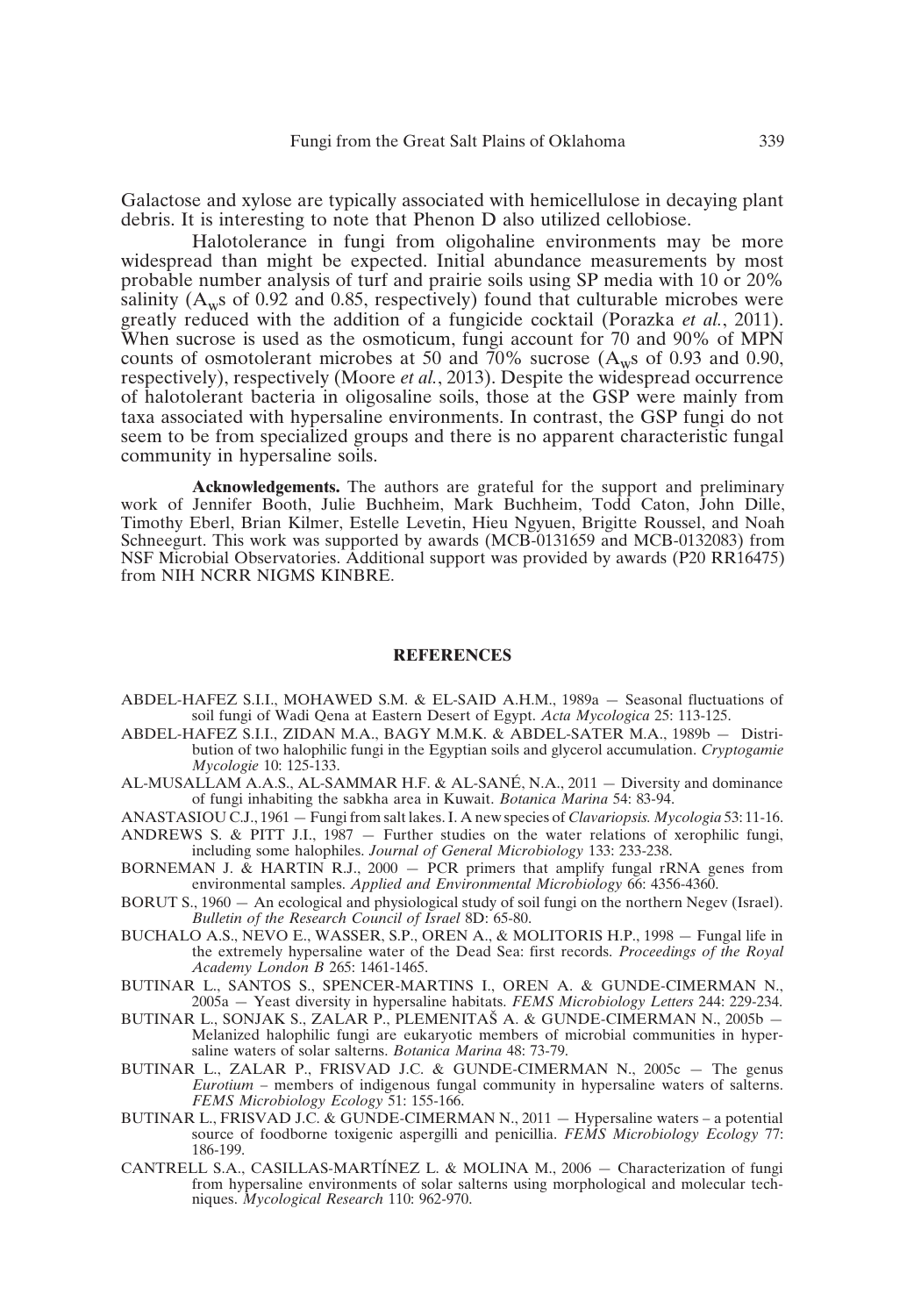- EVANS S.A., BOOTH J.A., STONE H.M. & SCHNEEGURT M.A., 2009 Diversity and characterization of halotolerant fungi at the Great Salt Plains of Oklahoma. 109<sup>th</sup> General Meeting of the American Society for Microbiology, Philadelphia.
- EVANS S.A., HANSEN R.W., BUCHHEIM M.A., BUCHHEIM J.A. & SCHNEEGURT M.A., 2005 — Isolation and characterization of halotolerant fungi from the Great Salt Plains of Oklahoma. 105th General Meeting of the American Society for Microbiology, Atlanta.
- FETTICH M., LENASSI M., VERANIČ P., GUNDE-CIMERMAN N. & PLEMENITAŠ A., 2011 — Identification and characterization of putative osmosensors, HwSho1A and HwSho1B from the extremely halotolerant black yeast *Hortaea werneckii. Fungal Genetics and Biology* 48: 475-484.
- GOCK M.A., HOCKING A.D., PITT J.I. & POULOS P.G., 2003 Influence of temperature, water activity and pH on growth of some xerophilic fungi. *International Journal of Food Microbiology* 2481: 11-19.
- GRISHKAN I., NEVO E. & WASSER S.P.,  $2003 -$  Soil micromycete diversity in the hypersaline Dead Sea coastal area, Israel. *Mycology Progress* 2: 19-28.
- GUIRAUD P., STEIMAN R., SEIGLE-MURANDI F. & SAGE L., 1995 Mycoflora of soil around the Dead Sea II – Deuteromycetes (except *Aspergillus* and *Penicillium*). *Systematic and Applied Microbiology* 18: 318-322.
- GUNDE-CIMERMAN N., ZALAR P. & CIMERMAN A., 1997 Diversity of fungal community in high salt marine environments. Proceedings of the Interantional Symposium on Environmental Biotechnology (ISEB), Oostende, pp. 189-191.
- GUNDE-CIMERMAN N., ZALAR P., DE HOOG S. & PLEMENITAŠ A., 2000 Hypersaline waters in salterns – natural ecological niches for halophilic black yeasts. *FEMS Microbiology Ecology* 32: 235-240.
- HUJSLOVÁ M., KUBÁTOVÁ A., CHUDÍČKOVÁ M. & KOLAŘIK M., 2010 Diversity of fungal communities in saline and acidic soils in the Soos National Reserve, Czech Repbulic. *Mycology Progress* 9: 1-15.
- JERMINI M.F.G. & SCHMIDT-LORENZ W., 1987 Growth of osmotolerant yeasts at different water activity values. *Journal of Food Protection* 50: 404-410.
- KHODAIR A.A., RAMADANI A.S. & AGGAB A.M., 1991 Occurrence and density of alkalophilic bacteria and fungi in saline soils of Makkah District, Saudi Arabia. *Arab Gulf Journal of Scientific Research* 9: 119-132.
- KIS-PAPO T., GRISHKAN I., OREN A., WASSER S.P. & NEVO E., 2001 Spatiotemporal diversity of filamentous fungi in the hypersaline Dead Sea. *Mycological Research* 105: 749-756.
- KIS-PAPO T., OREN A., WASSER S.P. & NEVO E., 2003 Survival of filamentous fungi in hypersaline Dead Sea water. *Microbial Ecology* 45: 183-190.
- KROEMER K. & KRUMBHOLZ G., 1931 Untersuchungen über osmophile Sproßpilze. I. Mitteilung: Beiträge zur Kenntnis der Gärungsvorgäuge und der Gärungserreger der Trockenbeerenauslesen. *Archiv für Mikrobiologie* 2: 352-410.
- LEONG S.L., PETTERSSON O.V., RICE T., HOCKING A.D. & SCHNÜRER J., 2011 The extreme xerophilic mould *Xeromyces bisporus* – Growth and competition at various water activities. *International Journal of Food Microbiology* 145: 57-63.
- MAHDY H.M., EL-SHEIKH H.H., AHMED M.S. & REFAAT B.M., 1996 Physiological and biochemical changes induced by osmolarity in halotolerant aspergilli. *Acta Microbiologica Polonica* 45: 55-65.
- MANDEEL Q.A., 2006 Biodiversity of the genus *Fusarium* in saline soil habitats. *Journal of Basic Microbiology* 46: 480-494.
- MBATA T.I., 2008 Isolation of fungi in hyper saline Dead Sea water. *Sudanese Journal of Pubic Health* 3: 170-172.
- MOORE D.B., FREDSGAARD C., KURZ T.L. & SCHNEEGURT M.A., 2013 Sucretolerance in oligohaline soils and halotolerant bacteria. 113<sup>th</sup> General Meeting of the American Society for Microbiology, Denver.
- MOUBASHER A.H., ABDEL-HAFEZ S.I.I. & EL-MAGHRABY O.M.O., 1985 Studies on soil mycoflora of Wadi Bir-El-Ain, Eastern Desert, Egypt. *Cryptogamie Mycologie* 6: 129-143.
- MOUBASHER A.H., ABDEL-HAFEZ S.I.I., BAGY M.M.K. & ABDEL-SATAR M.A., 1990 Halophilic and halotolerant fungi in cultivated desert and salt marsh soils from Egypt. *Acta Mycologica* 26: 65-81.
- MULDER J.L., GHANNOUM M.A., KHAMIS L. & ABU ELTEEN K., 1989 Growth and lipid composition of some dematiaceous hyphomycete fungi grown at different salinities. *Journal of General Microbiology* 135: 3393-3404.
- MULDER J.L. & EL-HENDAWY H., 1999 Microfungi under stress in Kuwait's coastal saline depressions. *Kuwait Journal of Science and Engineering* 26: 157-172.